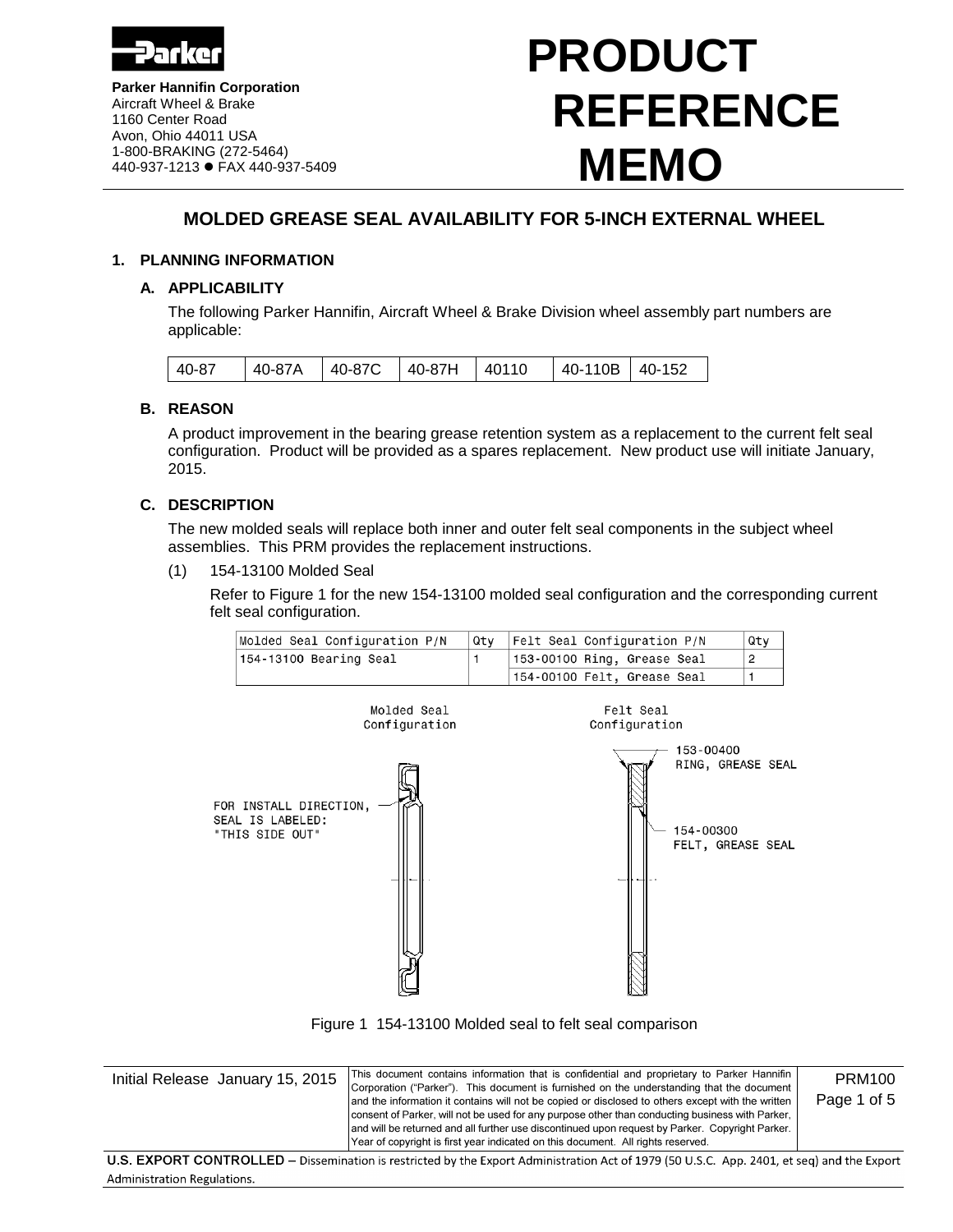

## **D. COMPLIANCE**

Recommended. At next annual inspection, scheduled overhaul or at owner's discretion.

## **E. APPROVAL**

The engineering contents of this Product Reference Memo are FAA DER approved.

#### **F. MANPOWER**

0.25 hr. approximate to replace seals per wheel assembly. Does not include time for aircraft prep or wheel assembly removal from aircraft.

#### **G. TOOLING**

No additional special tooling is required.

# **H. WEIGHT AND BALANCE**

Not affected.

#### **I. REFERENCES**

AWBCMM0001 .............Component Maintenance Manual for External Design Wheels & Brakes

#### **J. OTHER PUBLICATIONS AFFECTED**

None.

## **2. ACCOMPLISHMENT INSTRUCTIONS**

#### **A. SUPPORT**

**Administration Regulations.** 

In addition to or in absence of individual wheel assembly maintenance manuals, refer to the following publications, published by Parker Hannifin – Aircraft Wheel and Brake, for disassembly and assembly procedures; service limits, general maintenance guidelines, and applicable related data. Always obtain the latest issue in effect.

AWBCMM0001 .............Component Maintenance Manual, External Design Wheels & Brakes AWTSG0001.................Technician's Service Guide (formerly PRM64)

Contact technical support for additional assistance.

Parker Hannifin Corporation Websites: www.parker.com 1160 Center Road Fax: (440) 937-5409 Attn: Technical Services/Hotline

Aircraft Wheel & Brake Division E-mail: clevelandwbhelp@parker.com Avon, Ohio 44011 U.S.A. Tel: 1-800-BRAKING (1-800-272-5464)

| <b>PRM100</b>                                                                                                                              | This document contains information that is confidential and proprietary to Parker Hannifin        | Initial Release January 15, 2015 |  |  |  |
|--------------------------------------------------------------------------------------------------------------------------------------------|---------------------------------------------------------------------------------------------------|----------------------------------|--|--|--|
|                                                                                                                                            | Corporation ("Parker"). This document is furnished on the understanding that the document         |                                  |  |  |  |
| Page 2 of 5                                                                                                                                | and the information it contains will not be copied or disclosed to others except with the written |                                  |  |  |  |
|                                                                                                                                            | consent of Parker, will not be used for any purpose other than conducting business with Parker,   |                                  |  |  |  |
|                                                                                                                                            | and will be returned and all further use discontinued upon request by Parker. Copyright Parker.   |                                  |  |  |  |
|                                                                                                                                            | Year of copyright is first year indicated on this document. All rights reserved.                  |                                  |  |  |  |
| U.S. EXPORT CONTROLLED – Dissemination is restricted by the Export Administration Act of 1979 (50 U.S.C. App. 2401, et seq) and the Export |                                                                                                   |                                  |  |  |  |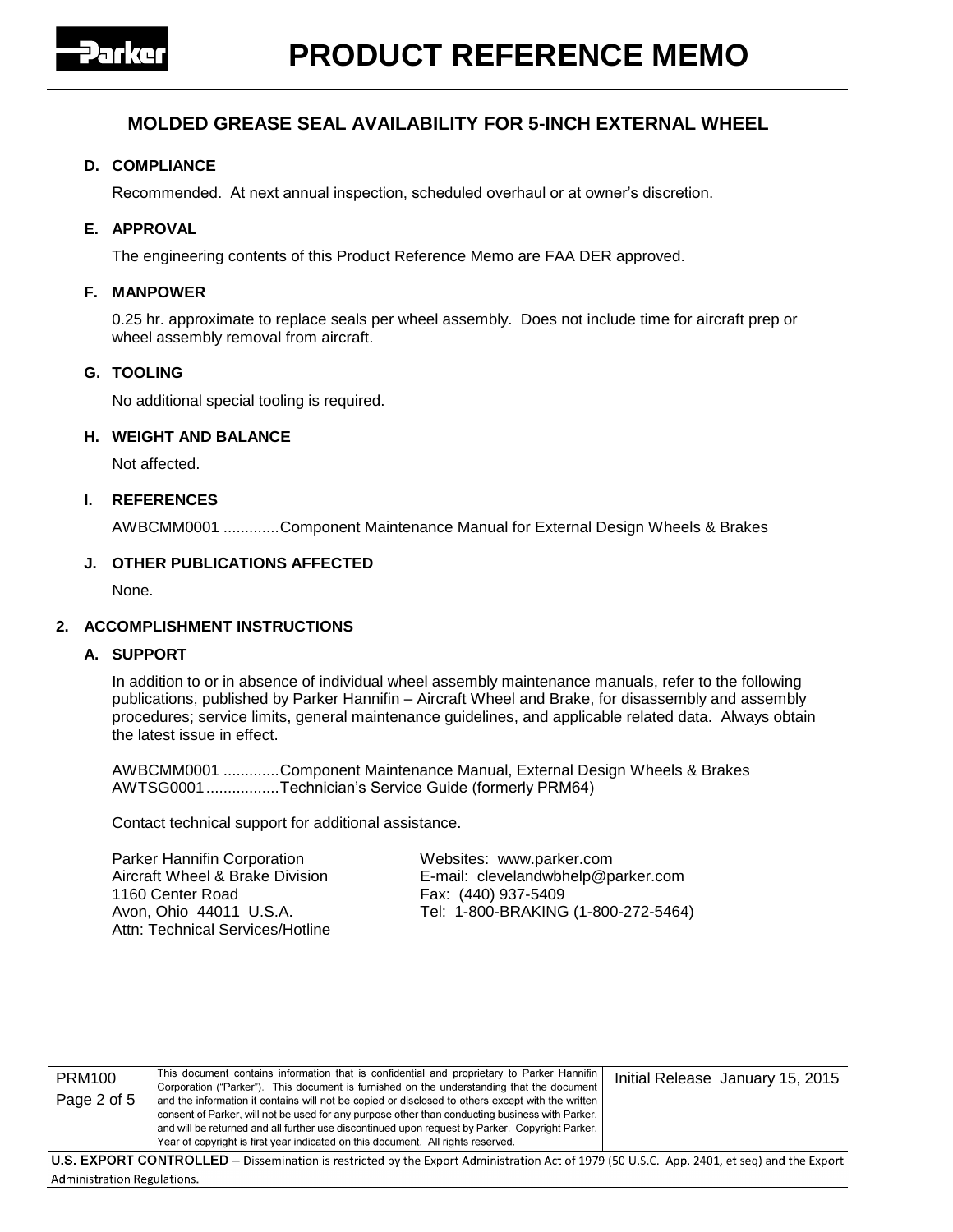

# **B. REPLACEMENT INSTRUCTIONS**

Replace the inboard and outboard felt seal configurations as follows.

**SAFETY WARNING:** DEFLATE THE TIRE. WORKING ON OR NEAR A FULLY INFLATED TIRE CAN BE DANGEROUS.

- (1) Deflate the tire.
- (2) Loosen the back plate assembly tie bolts which fasten the back plate(s) to the brake housing. Remove the back plate(s).
- (3) Remove any additionally equipped components necessary to expose the axle mounting hardware such as a dust shield.
- (4) Remove and retain the axle mounting hardware and slide the wheel/tire assembly off of the axle.
- (5) Remove the snap rings from both wheel halves.
- (6) Remove the felt seal components: 2X 153-00100 grease seal ring and 1X 154-00100 grease seal felt from each wheel half.
- **Note:** Before installing the molded seal, lubricate the surfaces shown in Figure 2 with the wheel bearing grease.
- (7) For each wheel half, install the 154-13100 molded seal. Make sure the molded seal is installed correctly by observing "**THIS SIDE OUT**" in molded characters on the seal.
- (8) Install the snap rings for each wheel half.
- (9) Slide the wheel assembly onto the axle and install the axle mounting hardware accordance with the Airframe Owner's Handbook manual or wheel assembly component maintenance manual if so equipped. Make sure the inboard bearing is seated.
- (10) Fasten the back plate(s) to the brake housing by installing the tie bolts. Tighten to specifications in accordance with the brake assembly component maintenance manual or, if one does not exist, AWBCMM0001, Component Maintenance Manual, External Design Wheels & Brakes.
- (11) Install any additionally equipped components such as a dust shield.
- (12) Inflate the tire to the service inflation pressure.

| LUBRICATE |
|-----------|
|           |
|           |
| LUBRICATE |

Figure 2 Lubricate seal surfaces

| Initial Release January 15, 2015 | This document contains information that is confidential and proprietary to Parker Hannifin<br>Corporation ("Parker"). This document is furnished on the understanding that the document<br>and the information it contains will not be copied or disclosed to others except with the written<br>consent of Parker, will not be used for any purpose other than conducting business with Parker, | PRM100<br>Page 3 of 5 |
|----------------------------------|-------------------------------------------------------------------------------------------------------------------------------------------------------------------------------------------------------------------------------------------------------------------------------------------------------------------------------------------------------------------------------------------------|-----------------------|
|                                  | and will be returned and all further use discontinued upon request by Parker. Copyright Parker.<br>[Year of copyright is first year indicated on this document. All rights reserved.                                                                                                                                                                                                            |                       |
|                                  |                                                                                                                                                                                                                                                                                                                                                                                                 |                       |

U.S. EXPORT CONTROLLED - Dissemination is restricted by the Export Administration Act of 1979 (50 U.S.C. App. 2401, et seq) and the Export **Administration Regulations.**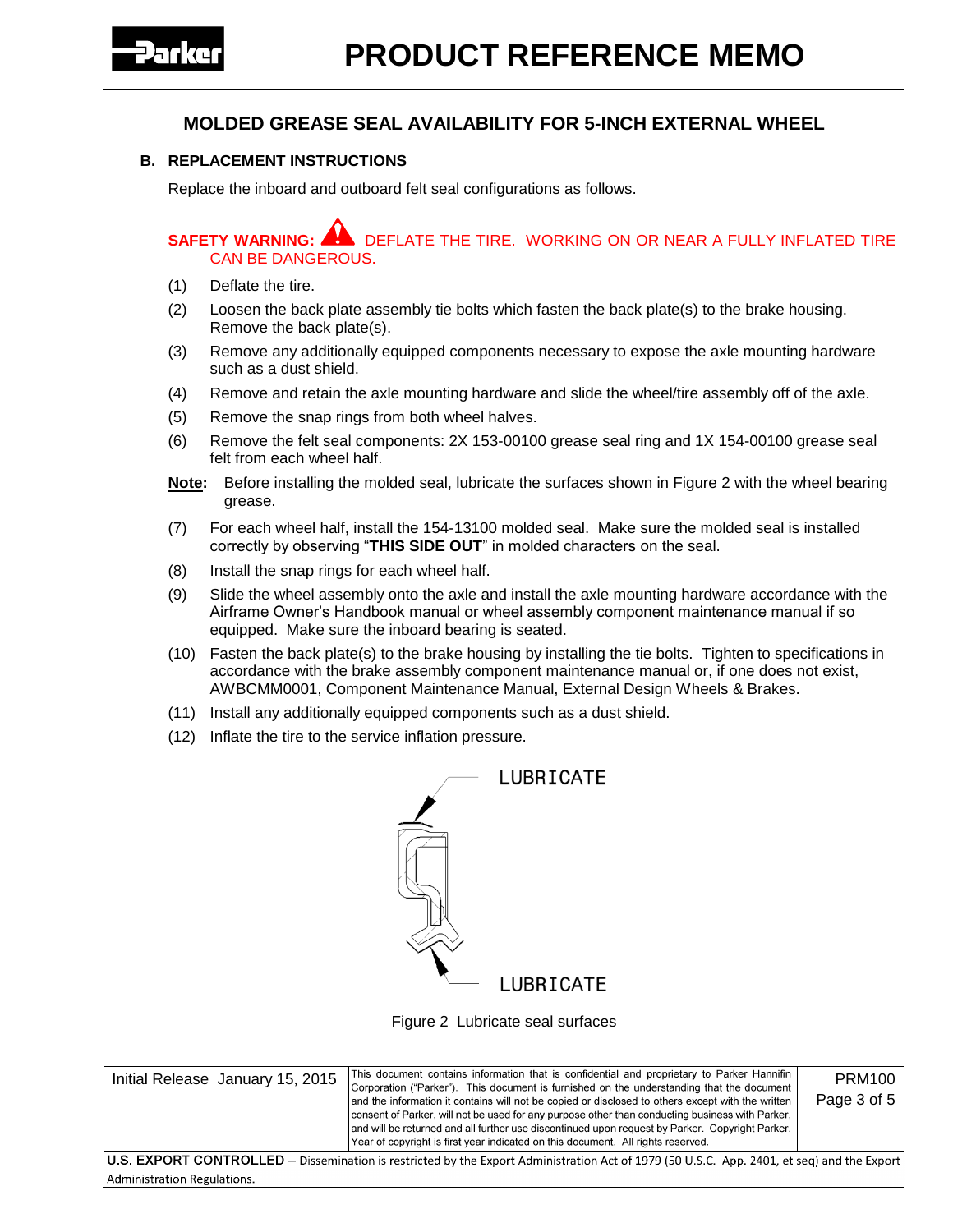

Figure 3 Felt seal configuration replacement

| <b>PRM100</b><br>Page 4 of 5 | This document contains information that is confidential and proprietary to Parker Hannifin<br>Corporation ("Parker"). This document is furnished on the understanding that the document<br>and the information it contains will not be copied or disclosed to others except with the written<br>consent of Parker, will not be used for any purpose other than conducting business with Parker,<br>and will be returned and all further use discontinued upon request by Parker. Copyright Parker.<br>Year of copyright is first year indicated on this document. All rights reserved. | Initial Release January 15, 2015 |
|------------------------------|----------------------------------------------------------------------------------------------------------------------------------------------------------------------------------------------------------------------------------------------------------------------------------------------------------------------------------------------------------------------------------------------------------------------------------------------------------------------------------------------------------------------------------------------------------------------------------------|----------------------------------|
|                              | U.S. EXPORT CONTROLLED – Dissemination is restricted by the Export Administration Act of 1979 (50 U.S.C. App. 2401, et seq) and the Export                                                                                                                                                                                                                                                                                                                                                                                                                                             |                                  |
| Administration Regulations.  |                                                                                                                                                                                                                                                                                                                                                                                                                                                                                                                                                                                        |                                  |